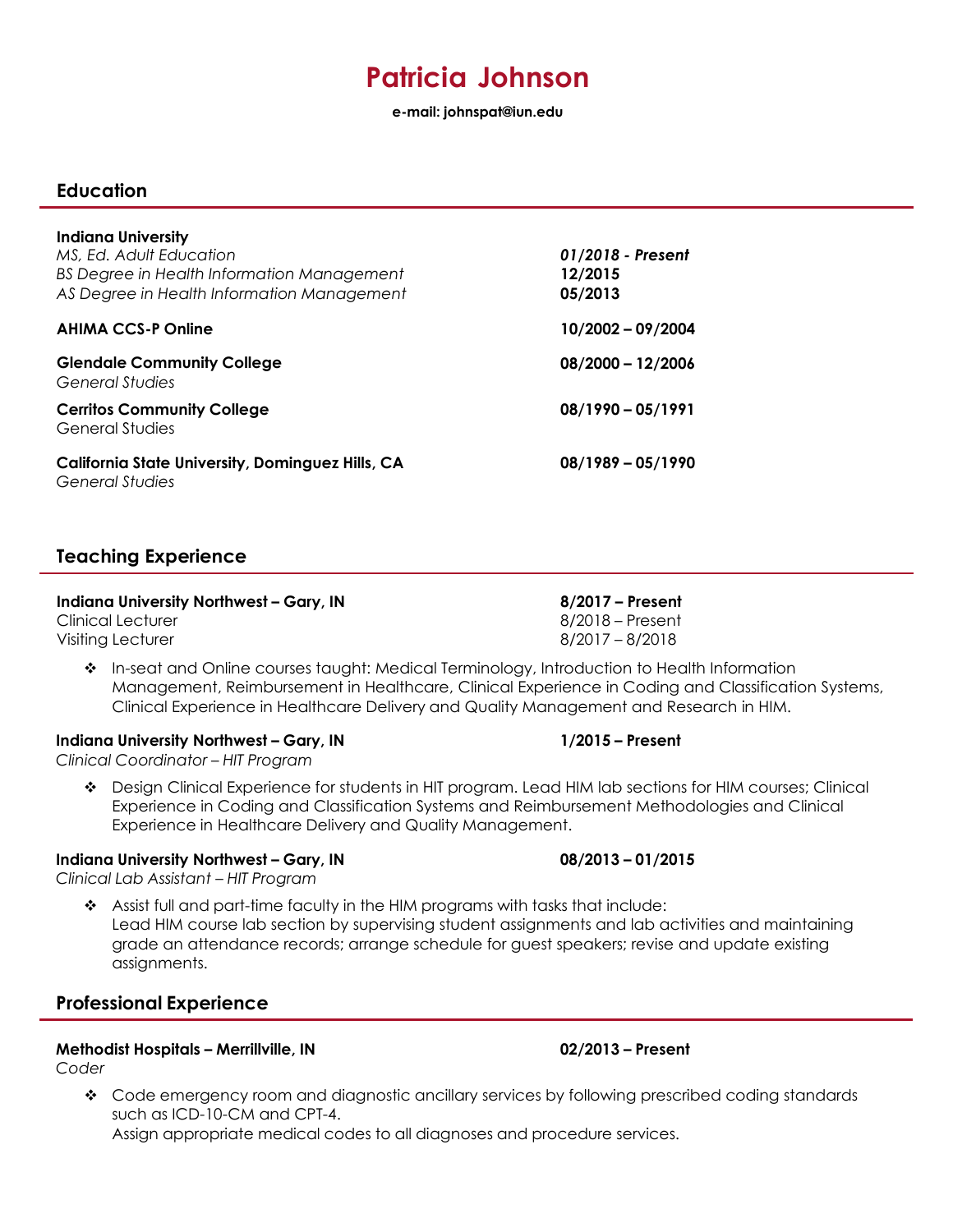### **MAS & Associates, Inc. – Frankfort, IL 12/2012 – Present**

*Health Information Management Consultant*

Multi-specialty medical practice consulting throughout Northwest Indiana and Illinois.

### **Advanced Pain and Anesthesia Consultants – Dyer, IN 12/2011 – 02/2013**

*Billing Assistant*

- Distribute claims to primary and secondary payers.
- Mail patient statements.
- ◆ Process attorney requests for financial release of information while ensuring compliance with HIPAA privacy laws and regulations.

### **The CORE Institute – Sun City, AZ 01/2008 – 06/2009**

*Orthopedic Surgery Coder*

- Review operative notes to extract pertinent information for coding and billing.
- $\bullet$  Collections of aging A/R, re-billing, appeals, claims status of all insurance classes with special focus on Medicare. Attend patient account inquiries as necessary.
- \* Charge posting into database for insurance claim submission.

### **Phoenix Perinatal Associates – Phoenix, AZ 10/2002 – 03/2005**

*Hospital Associate/Coder*

- Code hospital services and diagnoses from medical chart review. Collect all patient information for purposes of medical insurance billing. Copy patient medical records adhering to all HIPAA guidelines.
- \* Translate for Spanish speaking only patients on perinatal and genetic issues.
- $\div$  Front office, back office, and scheduling duties.
- \* Patient referrals and authorizations.

### **Phoenix Perinatal Associates – Phoenix, AZ 10/1997 – 10/1999**

*Patient Services Representative*

- Greet patients, answer phones, schedule appointments, prepare charts, assist physicians, nurses and genetic counselors in back office, prior authorizations, and insurance verification.
- Member of strategic planning group.

### **Steven A. Eddy, MD. – Chandler, AZ 09/1992 – 07/1996**

*Office Coordinator/Insurance Biller*

- $\bullet$  Procedure coding and billing.
- $\cdot \cdot$  Insurance collections, 10-key by touch.
- ❖ Front office and Back office duties.
- $\cdot \cdot$  Patient referrals and prior authorizations.
- Surgery Scheduling.
- \* Medicaid, Medicare, and Private Insurance Billing.
- \* Accounts Payable and Accounts Receivable.
- ❖ Employee supervision.
- ❖ Spanish/English translation for patients and practice documents.

### **Chino Hills Medical Center - Chino Hills, CA 04/1990 – 05/1992**

*Referral Specialist*

- Work with all private and state funded insurance companies to obtain referrals and prior authorizations for patient procedures and specialist visits.
- Insurance collections.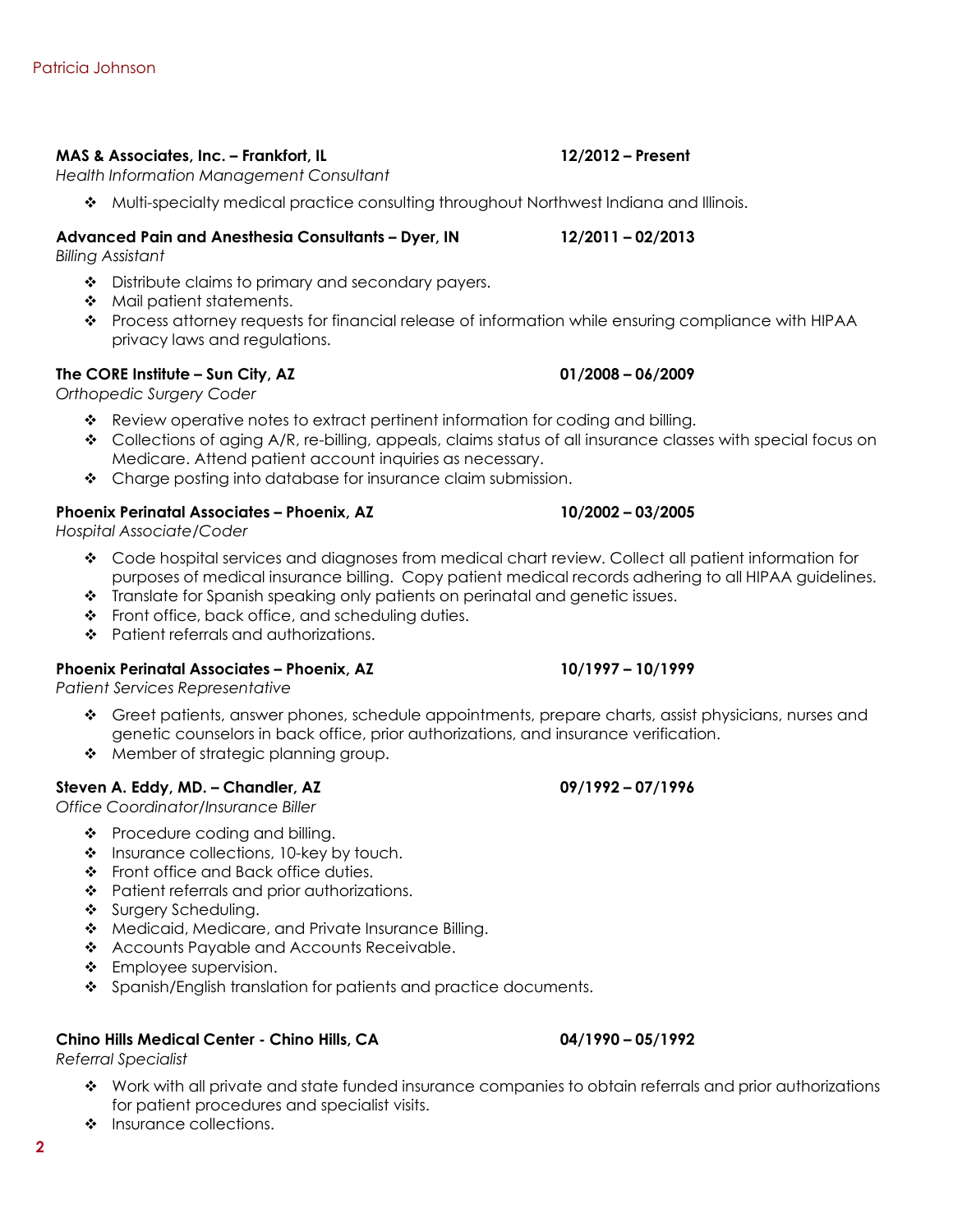- Post patient and insurance payments
- Back office duties including: minor surgery assistance, taking X-rays, EKG, and placement of holter monitors.

# **Mentoring Experience**

| Lake Central High School Health Professions Day                                                                                                         | 11/2016             |  |
|---------------------------------------------------------------------------------------------------------------------------------------------------------|---------------------|--|
| <b>Volunteer Experience</b>                                                                                                                             |                     |  |
| <b>Indiana University Screen and Search Committee HIM</b>                                                                                               | 2016-2017           |  |
| <b>Legacy Foundation of Lake County</b><br>-Women in Philanthropy Organizing Committee                                                                  | $05/2016$ – Present |  |
| <b>Methodist Hospitals</b><br>- General office duties - Weight Loss and Wellness Center<br>- Gift Shop - Cashier, Greeter<br>- Women's Auxiliary Member | 12/2009 - 12/2011   |  |
| <b>Methodist Hospitals Foundation</b><br>- Founder's Ball Organizing Committee                                                                          | $05/2011 - 12/2011$ |  |
| <b>Lake Central High School</b><br>- Marching Band                                                                                                      | $8/2016$ – Present  |  |
| <b>Bethel Church</b><br>- Children's Services – Sunday Mornings<br>- AWANA Leader<br>- Vacation Bible School Leader                                     | $10/2010$ – Present |  |

# **Teaching**

| <b>Clinical Experience in Coding and Classification Systems</b> | Fall 2015 – Present   |
|-----------------------------------------------------------------|-----------------------|
| <b>Clinical Experience in Healthcare Delivery and Quality</b>   | Spring 2015 – Present |
| Introduction to Health Care Delivery and Information Manage     |                       |

## **Presentations**

| <b>IHIMA Annual Meeting</b><br>- Panelist, Professional Practice Experience                                                | 05/2017 |
|----------------------------------------------------------------------------------------------------------------------------|---------|
| IFHIMA 19th International Congress<br>- Presenter, Accelerated Experiential Learning in Revenue Cycle<br>Management: Built | 11/2019 |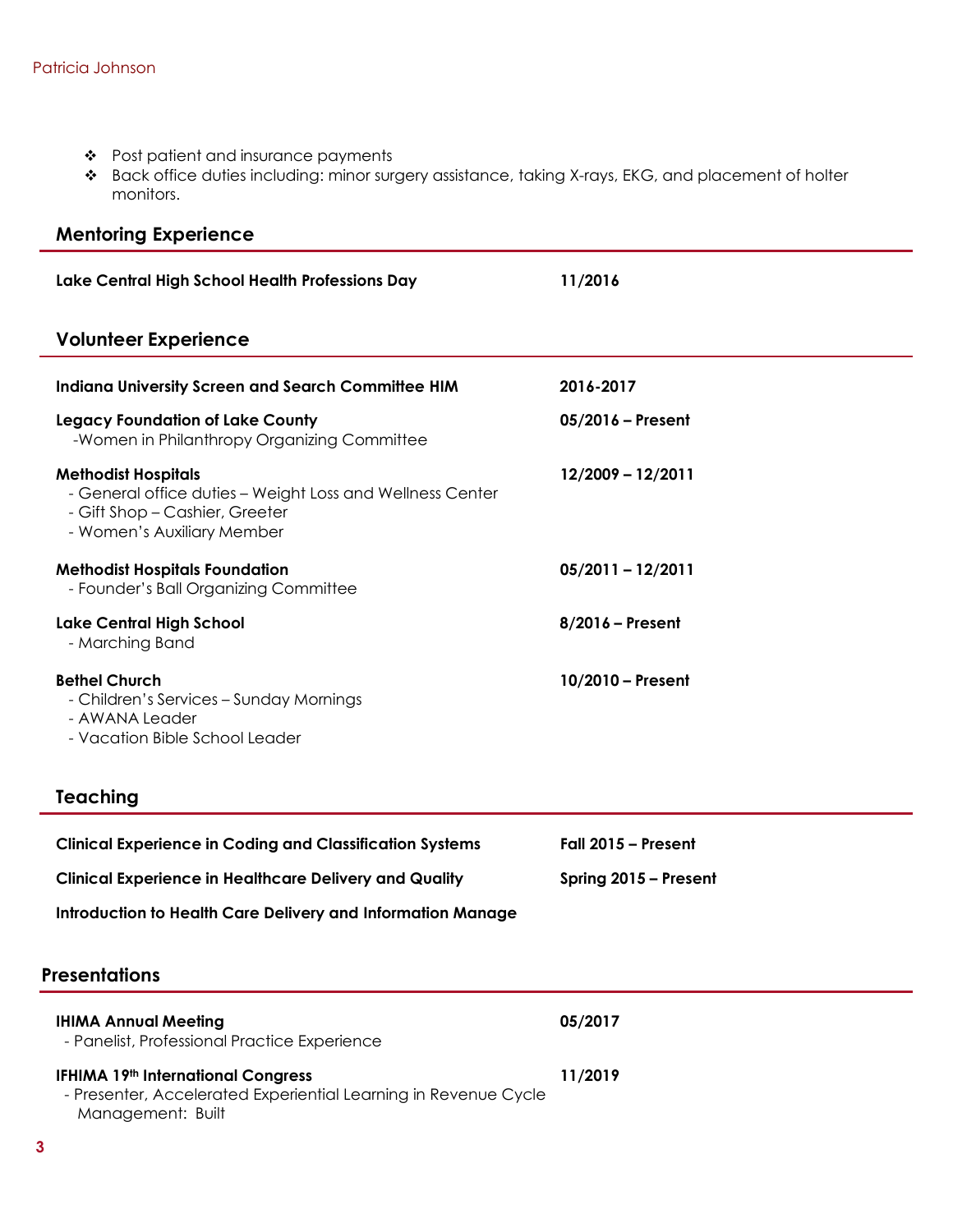### **Professional Development Activities**

| Attend Assembly on Education Symposium for HIM Educators                                                                                               | 2016 to present |
|--------------------------------------------------------------------------------------------------------------------------------------------------------|-----------------|
| <b>AHIMA Revenue Cycle Trainer Workshop</b>                                                                                                            | 2019            |
| Commission on Accreditation for Health Informatics and<br><b>Information Management Education (CAHIIM) Accreditation</b><br><b>Workshop Conference</b> | 2019            |

### **Honors and Awards**

| Highest Distinction, BS Degree in Health Information Management 2015 |      |
|----------------------------------------------------------------------|------|
| Highest Distinction, AS Degree in Heath Information Management 2013  |      |
| The National Society of Leadership and Success                       | 2014 |

### **Certifications**

| <b>Registered Health Information Administrator</b>     | 07/2016 |
|--------------------------------------------------------|---------|
| <b>Registered Health Information Technician (RHIT)</b> | 07/2013 |
| <b>AHIMA Certified Coding Specialist (CCS-P)</b>       | 09/2004 |

### **Professional Organization Membership**

**American Health Information Management Association**

**Indiana Health Information Management Association**

**Northwest Indiana Health Information Management Association**

**International Federation of Health Information Management Associations**

### **Special Skills and Abilities**

3M Encoder Epic Software Strong knowledge of Anatomy and Physiology, Medical Terminology, and Pharmacology Exceptional leadership skills Superior knowledge of medical terminology and specialty medical practices Fluent Spanish language speaking, writing, reading and interpreting Microsoft Office proficient